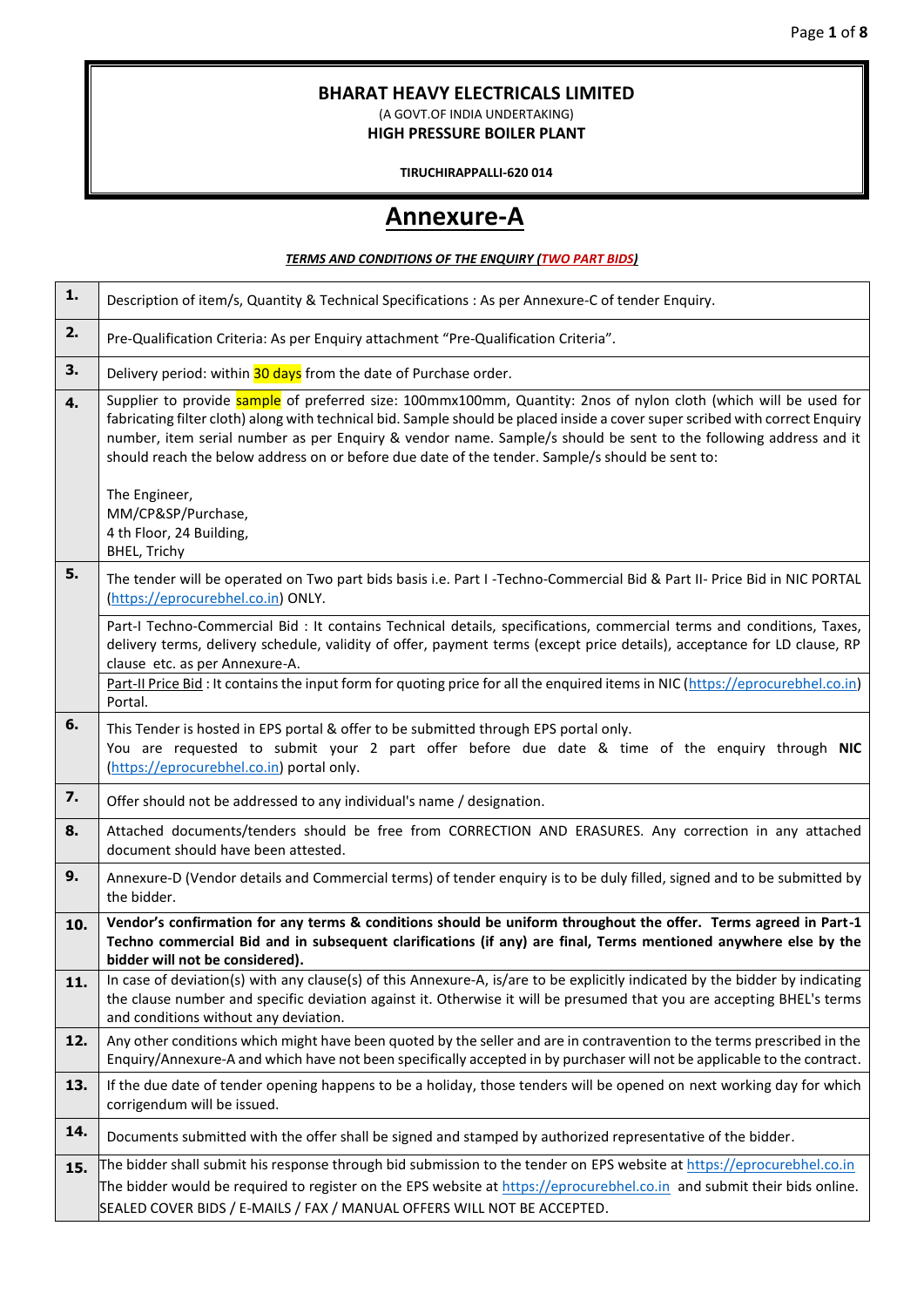| 48hrs of due date & time.<br>Validity of quoted rates should be maintained minimum 90 days from the date of Tender opening (Technical Bid) for<br>17.<br>ordering. The quoted/Finalized rates shall be Firm till completion of the supplies.<br>Suppliers shall quote their rates on FOR-BHEL STORES, TRICHY basis ONLY and in INR only with inclusive of all charges if<br>18.<br>any (like Packing & Forwarding charges, Freight & Insurance charges etc.). Quoted price should be exclusive of GST.<br>Applicable GST percentage (additional to the quoted price) to be indicated in Part 1 techno-commercial bid.<br>All the items should be supplied at our STORES, at your own cost. Offers with any other delivery conditions is not<br>acceptable.<br><b>IMPORTANT NOTE:</b><br>Delivery condition like Ex-works / Ex-godown / Transportation of materials through transport carriers from<br>your works up to the transport carrier's office and taking delivery of goods by BHEL from such office of transport<br>carriers is not acceptable to us.<br>19.<br>Transit Insurance shall be in the scope of the supplier. |  |
|----------------------------------------------------------------------------------------------------------------------------------------------------------------------------------------------------------------------------------------------------------------------------------------------------------------------------------------------------------------------------------------------------------------------------------------------------------------------------------------------------------------------------------------------------------------------------------------------------------------------------------------------------------------------------------------------------------------------------------------------------------------------------------------------------------------------------------------------------------------------------------------------------------------------------------------------------------------------------------------------------------------------------------------------------------------------------------------------------------------------------------|--|
|                                                                                                                                                                                                                                                                                                                                                                                                                                                                                                                                                                                                                                                                                                                                                                                                                                                                                                                                                                                                                                                                                                                                  |  |
|                                                                                                                                                                                                                                                                                                                                                                                                                                                                                                                                                                                                                                                                                                                                                                                                                                                                                                                                                                                                                                                                                                                                  |  |
|                                                                                                                                                                                                                                                                                                                                                                                                                                                                                                                                                                                                                                                                                                                                                                                                                                                                                                                                                                                                                                                                                                                                  |  |
|                                                                                                                                                                                                                                                                                                                                                                                                                                                                                                                                                                                                                                                                                                                                                                                                                                                                                                                                                                                                                                                                                                                                  |  |
|                                                                                                                                                                                                                                                                                                                                                                                                                                                                                                                                                                                                                                                                                                                                                                                                                                                                                                                                                                                                                                                                                                                                  |  |
|                                                                                                                                                                                                                                                                                                                                                                                                                                                                                                                                                                                                                                                                                                                                                                                                                                                                                                                                                                                                                                                                                                                                  |  |
|                                                                                                                                                                                                                                                                                                                                                                                                                                                                                                                                                                                                                                                                                                                                                                                                                                                                                                                                                                                                                                                                                                                                  |  |
|                                                                                                                                                                                                                                                                                                                                                                                                                                                                                                                                                                                                                                                                                                                                                                                                                                                                                                                                                                                                                                                                                                                                  |  |
|                                                                                                                                                                                                                                                                                                                                                                                                                                                                                                                                                                                                                                                                                                                                                                                                                                                                                                                                                                                                                                                                                                                                  |  |
| 20.<br>Price Variation Clause (PVC) is not acceptable and offer with PVC clause shall be rejected.                                                                                                                                                                                                                                                                                                                                                                                                                                                                                                                                                                                                                                                                                                                                                                                                                                                                                                                                                                                                                               |  |
| <b>Payment Terms</b><br>21.                                                                                                                                                                                                                                                                                                                                                                                                                                                                                                                                                                                                                                                                                                                                                                                                                                                                                                                                                                                                                                                                                                      |  |
| For Micro & Small Enterprises (MSEs): 100% direct EFT payment within 45 days from the date of receipt and acceptance<br>of materials at BHEL STORES. The supplier should be a manufacturer of the offered item and should upload Udyam<br>Registration Certificate in proof of MSE.                                                                                                                                                                                                                                                                                                                                                                                                                                                                                                                                                                                                                                                                                                                                                                                                                                              |  |
| For Medium Enterprises: 100% direct EFT payment within 60 days from the date of receipt and acceptance of materials<br>at BHEL STORES. The supplier should be a manufacturer of the offered item and should upload Udyam Registration<br>Certificate in proof of Medium Enterprises.                                                                                                                                                                                                                                                                                                                                                                                                                                                                                                                                                                                                                                                                                                                                                                                                                                             |  |
| For Non MSME Suppliers: 100% direct EFT payment within 90 days from the date of receipt and acceptance of<br>materials at BHEL STORES.                                                                                                                                                                                                                                                                                                                                                                                                                                                                                                                                                                                                                                                                                                                                                                                                                                                                                                                                                                                           |  |
| Note: Any deviation in the above payment terms, will not be accepted and offer will not be considered.                                                                                                                                                                                                                                                                                                                                                                                                                                                                                                                                                                                                                                                                                                                                                                                                                                                                                                                                                                                                                           |  |
| 22.<br>Liquidated Damages / Penalty: - The delivery of the goods in the purchase order should be made within the time<br>prescribed. LD for delay in Supply will be applicable to the delays attributed to vendor. LD for delayed Supply shall be @<br>0.5% of undelivered portion value for per week of delay or part thereof subject to a maximum of 10% of total PO value.<br>Note:                                                                                                                                                                                                                                                                                                                                                                                                                                                                                                                                                                                                                                                                                                                                           |  |
| Any deviation from the above LD clause, loading will be considered to the extent to which it is not agreed by the<br>1.<br>bidder.                                                                                                                                                                                                                                                                                                                                                                                                                                                                                                                                                                                                                                                                                                                                                                                                                                                                                                                                                                                               |  |
| For Indigenous: FOR order - LD will be reckoned from the date of LR/RR/BL/e-way bill/ Invoice whichever is later.<br>2.                                                                                                                                                                                                                                                                                                                                                                                                                                                                                                                                                                                                                                                                                                                                                                                                                                                                                                                                                                                                          |  |
| <b>Risk Purchase Clause</b><br>23.                                                                                                                                                                                                                                                                                                                                                                                                                                                                                                                                                                                                                                                                                                                                                                                                                                                                                                                                                                                                                                                                                               |  |
| In the event of any successful Tenderer's failure to fulfil any of the tender / Contract obligations including supply of<br>1.                                                                                                                                                                                                                                                                                                                                                                                                                                                                                                                                                                                                                                                                                                                                                                                                                                                                                                                                                                                                   |  |
| whole or any part of the ordered items as per Contract / Agreement, BHEL has the right to terminate the contract                                                                                                                                                                                                                                                                                                                                                                                                                                                                                                                                                                                                                                                                                                                                                                                                                                                                                                                                                                                                                 |  |
| and purchase from elsewhere , at the risk and cost of the defaulted supplier, either the whole of the goods or any                                                                                                                                                                                                                                                                                                                                                                                                                                                                                                                                                                                                                                                                                                                                                                                                                                                                                                                                                                                                               |  |
| part which the supplier has failed to deliver or dispatch within the time stipulated in the contract or if the same were<br>not available, the best and nearest available substitute thereof. The supplier shall be liable for the additional                                                                                                                                                                                                                                                                                                                                                                                                                                                                                                                                                                                                                                                                                                                                                                                                                                                                                    |  |
| expenditure/difference in Cost, if any, including consequential losses which BHEL may sustain by reason of risk                                                                                                                                                                                                                                                                                                                                                                                                                                                                                                                                                                                                                                                                                                                                                                                                                                                                                                                                                                                                                  |  |
| purchase in addition to the applicable LD as per the Purchase order/contract.                                                                                                                                                                                                                                                                                                                                                                                                                                                                                                                                                                                                                                                                                                                                                                                                                                                                                                                                                                                                                                                    |  |
| The decision of BHEL with regard to the additional expenditure / difference in cost and consequential losses incurred<br>2.                                                                                                                                                                                                                                                                                                                                                                                                                                                                                                                                                                                                                                                                                                                                                                                                                                                                                                                                                                                                      |  |
| by BHEL shall be final and binding on the supplier.                                                                                                                                                                                                                                                                                                                                                                                                                                                                                                                                                                                                                                                                                                                                                                                                                                                                                                                                                                                                                                                                              |  |
| The amount recoverable under risk purchase shall be recovered from the defaulted supplier in all or any of the<br>3.                                                                                                                                                                                                                                                                                                                                                                                                                                                                                                                                                                                                                                                                                                                                                                                                                                                                                                                                                                                                             |  |
| following manners:                                                                                                                                                                                                                                                                                                                                                                                                                                                                                                                                                                                                                                                                                                                                                                                                                                                                                                                                                                                                                                                                                                               |  |
| From dues available in the form of Bills payable to defaulted supplier, SD, BGs against the same contract.<br>i).                                                                                                                                                                                                                                                                                                                                                                                                                                                                                                                                                                                                                                                                                                                                                                                                                                                                                                                                                                                                                |  |
| ii) from the dues payable to defaulted supplier against other contracts in the same Region/Unit /any other                                                                                                                                                                                                                                                                                                                                                                                                                                                                                                                                                                                                                                                                                                                                                                                                                                                                                                                                                                                                                       |  |
| region/unit                                                                                                                                                                                                                                                                                                                                                                                                                                                                                                                                                                                                                                                                                                                                                                                                                                                                                                                                                                                                                                                                                                                      |  |
| iii) In-case recoveries are not possible with any of the above available options, Legal action shall be initiated for<br>recovery against defaulted supplier.                                                                                                                                                                                                                                                                                                                                                                                                                                                                                                                                                                                                                                                                                                                                                                                                                                                                                                                                                                    |  |
| <b>Documents required</b>                                                                                                                                                                                                                                                                                                                                                                                                                                                                                                                                                                                                                                                                                                                                                                                                                                                                                                                                                                                                                                                                                                        |  |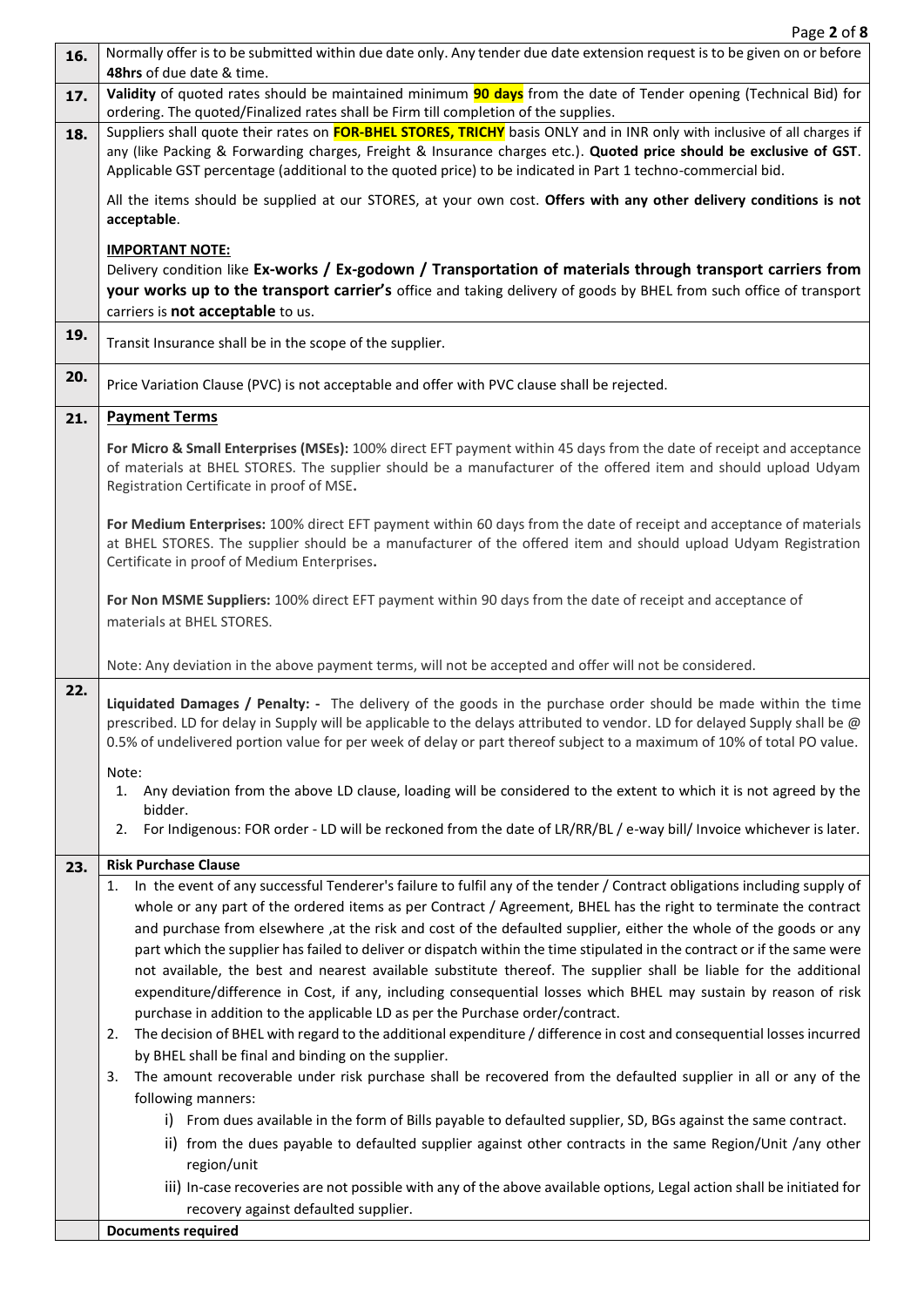| 24. | The following documents are to be sent along with consignment to store: One Duplicate for Transporter copy of<br>1.<br>tax invoice + one extra copy of tax invoice + Delivery challan + LR COPY+E-Way bill + MTC/TC/Compliance certificate                                                  |
|-----|---------------------------------------------------------------------------------------------------------------------------------------------------------------------------------------------------------------------------------------------------------------------------------------------|
|     | (as applicable) + Guarantee/Warrantee certificate (if applicable).                                                                                                                                                                                                                          |
|     | Seller Tax invoices (Original for Recipient + Duplicate for Transporter) either in Original hard copies or Digitally<br>2.<br>Signed Soft copies along with copy of LR /courier Receipt/ Speed Post Receipt/ E-Way bill are to be sent to<br>MM/Purchase, BHEL, Trichy for bill processing. |
| 25. | BHEL reserves its right to reject a tender due to unsatisfactory past performance in the execution of a contract at any of<br>BHEL projects / Units .                                                                                                                                       |
| 26. | If Guarantee / Warranty period is applicable as per tender specification, No deviation is permitted and deviated offers<br>are liable for rejection                                                                                                                                         |
| 27. | Suppliers shall ensure, that all terms & conditions as per GST act is followed.                                                                                                                                                                                                             |
| 28. | TAXES AND DUTIES : GST rate and HSN Code for each items are to be quoted.                                                                                                                                                                                                                   |
| 29. | On the due date of tender opening, the technical bids will be opened. Bids will be evaluated by us and clarifications<br>required, if any, will be clarified from the bidders on technical and commercial points.                                                                           |
| 30. | Bidders has to meet our technical specification and PQC for consideration of their offer.                                                                                                                                                                                                   |
| 31. | Tender evaluation will be carried out on the basis of Technical Specifications and Commercial Terms and Conditions<br>specified in the tender documents and changes thereof (if any) will be communicated to all bidders                                                                    |
| 32. | For verification of data submitted towards evaluation of bidder's capability, BHEL may decide to visit the bidder(s) works.<br>Any fact found deviating from submitted data shall make the bidder liable to be disqualified.                                                                |
| 33. | The correspondence between the bidder and BHEL through email is considered as valid document Legally though not                                                                                                                                                                             |
|     | signed. It is treated as valid confirmations made on behalf of the respective company and comes under the legal ambit                                                                                                                                                                       |
|     | of the business transaction and hence binding on both the parties. If any discrepancies found in the Techno-commercial<br>bid, the final terms will be finalised after clarification sought through mail/EPS portal by BHEL will be considered.                                             |
| 34. | <b>Cost Evaluation:</b>                                                                                                                                                                                                                                                                     |
|     | Evaluation will be done Item wise and on the basis of "Landed cost to BHEL STORES".                                                                                                                                                                                                         |
|     | BHEL will consider the ranking after the loading is applied as referred above, wherever deviations are observed (in LD                                                                                                                                                                      |
|     | clause).<br>The evaluation currency for this tender shall be INR.                                                                                                                                                                                                                           |
| 35. | In case of more than one bidder happens to occupy L-1 status, effective L-1 will be decided by soliciting discounts from                                                                                                                                                                    |
|     | respective L-1 bidders. Incase more than one bidder happens to occupy the L-1 status even after soliciting discounts, the<br>L-1 bidder shall be decided by a toss/draw of lots, in the presence of the respective L-1 bidder(s) or their representative(s).                                |
|     | Ranking will be done accordingly; BHEL's decision in such situations shall be final and binding.                                                                                                                                                                                            |
| 36. | BHEL reserves the right to negotiate or re-float the tender opened, if L1 price is not the lowest acceptable price to BHEL<br>due to inter-alia other reasons (Wherever if applicable).                                                                                                     |
| 37. | Offers with pre-conditions (like conditional discounts) for price are liable to be rejected.                                                                                                                                                                                                |
|     |                                                                                                                                                                                                                                                                                             |
| 38. | <b>Special Provisions for Micro and Small Enterprises (MSE)</b><br>The bidder may also be a Micro and Small Enterprises (MSE) vendor registered as per MSE act. As per the public<br>1.                                                                                                     |
|     | procurement policy notified by the Central government. MSE suppliers can avail the intended benefits only if they are                                                                                                                                                                       |
|     | manufacturer of the offered item and submitted copy of "Udyam Registration Certificate" along with the offer in proof<br>of their MSE status.                                                                                                                                               |
|     | 25% of the tendered quantity is earmarked for MSE suppliers in this tender, subject to participating MSE Vendors should<br>2.                                                                                                                                                               |
|     | meet the tender requirements of BHEL. In case MSE vendor participating in the tender quotes within the price band of                                                                                                                                                                        |
|     | L1 + 15%, they will be allowed to supply the portion of the requirement subject to acceptance of L1 price by MSE vendor.                                                                                                                                                                    |
|     | In case of more than one such MSE vendor within the "L1+15% price band", the supply shall be shared proportionately<br>till quantity split is feasible & rest of 25% will be awarded to lowest quote of valid MSE supplier.                                                                 |
|     | Out of the 25% tendered quantity reserved for MSE suppliers, 6.25% shall be earmarked for procurement from MSE<br>3.                                                                                                                                                                        |
|     | owned by SC/ST entrepreneurs. Apart from this 3% shall be earmarked for procurement from MSE owned by Women<br>entrepreneurs (Such enterprise will have to submit relevant document for proof of women ownership).                                                                          |
|     | In the event of Non MSE supplier becoming L1 and MSE supplier quotes within the price band of L1+15% and it is not<br>4.<br>possible to split the tendered quantity on account of reasons like customer contract requirement/technical                                                      |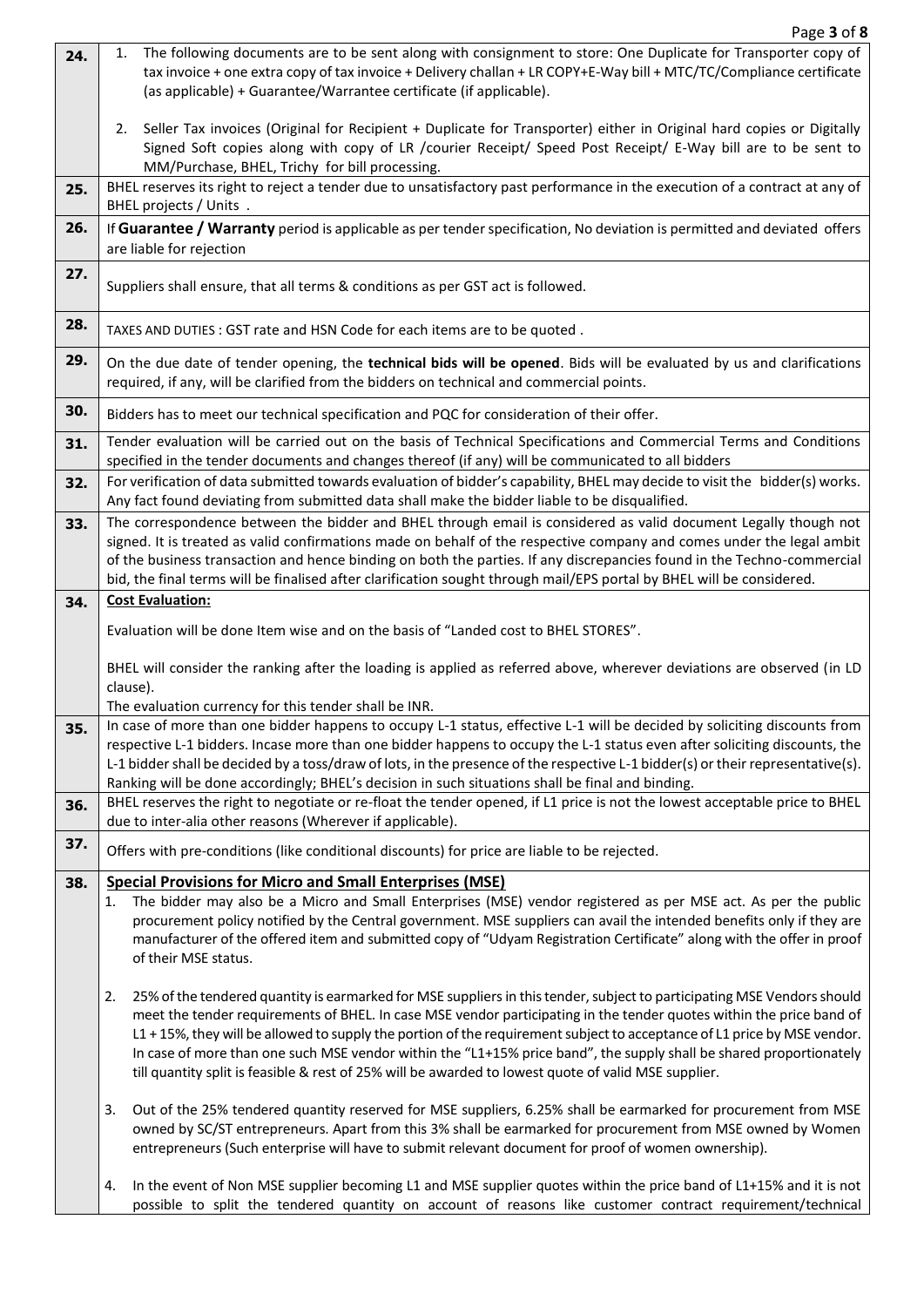- requirements, then 100% of the quantity will be offered to MSE suppliers subject to acceptance of L1 price by MSE supplier.
- 5. Counter offering of L1 rate will not be made with any MSE vendor whose quoted rate is more than the price band of  $11+15%$
- 6. Payment to MSE vendor will be as per the applicable provisions of the MSMED Act 2006.
- 7. If L1 offer is from a Micro / Small enterprise, the 25% earmarking provision is not applicable.
- 8. In case of any change in the MSE status of the bidder, it shall be the responsibility of the bidder to notify the change as a part of the bid document. If at a later date it comes to the knowledge of BHEL, that the change in the status has not been intimated by the bidder and the order is obtained under the premise of an MSE then BHEL would cancel the pending order against this tender and take necessary steps for suspension of the business dealing with the bidder as per the procurement policy of BHEL.

#### **UDYAM Registration**

"

As per Gazette Notification no. S.O. 2119(E) dated 26.06.2020 issued by Ministry of MSME regarding change in definition of Micro, Small & Medium Enterprises (MSMEs) applicable w.e.f. 01.07.2020, you are hereby requested to obtain 'UDYAM Registration' and submit the same. Non submission of such documents will lead to consideration of their bid at par with other bidders.

In case any improper / lack of documents is there, vendor on their own interest may submit all the relevant documents as stated above before tender opening.

No benefit shall be applicable for this enquiry if any deficiency in the above required documents are not submitted before tender opening. **Documents should be notarized or attested by a Gazetted officer for consideration of MSE certificate**.

Such Micro/Small Enterprises registered vendors must state the sub-category to which they belong and submit documentary proof for the same. The sub-categories:

- (a) Enterprises owned by Scheduled Castes.
- (b) Enterprises owned by Scheduled Tribes.
- (c) Enterprises owned by Women.
- (d) Enterprises owned by other than above two categories.

The enterprises under (a), (b) & (c) means the proprietor in case of single owned firm and all partners in case of partnership firm and all directors in case of private/public limited must belong to SC/ST category or women (Such enterprise will have to submit relevant document for proof of SC/ST or women ownership category) (Note: vendor need to go through General note Of tender condition also for any special instruction & deviation from above).

Traders will be excluded from the above MSE benefit as per MSE public procurement policy.

In order to get MSE benefit, MSE supplier will have to submit the **UDAYAM RIGESTRATION CERTIFICATE** and will be considered after updating in BHEL.

**39. PACKING AND MARKING**: The supplier shall arrange for securely protecting and packing the stores to avoid loss or damages during transit.

**40.** Erection / commissioning (if applicable as per tender technical specification) charges, should be clearly mentioned in the offer or else confirmation by the supplier stating that Erection / commissioning will be done at free of cost should be available in the offer.

- **41.**
	- Any warranty replacement during warranty period shall be supplied free of charge on **FOR-BHEL STORES** basis.

**42.** The vendor shall provide necessary drawings, Test Certificates and Operating Maintenance Manuals etc., if called for in the Technical Specification, in the required number of copies at no extra cost.

### **43. ARBITRATION:**

I. Except as provided elsewhere in this Contract, in case amicable settlement is not reached between the Parties, in respect of any dispute or difference; arising out of the formation, breach, termination, validity or execution of the Contract; or, the respective rights and liabilities of the Parties; or, in relation to the interpretation of any provision of the Contract; or, in any manner touching upon the Contract, then, either party may, by a notice in writing to the other Party refer such dispute or difference to the sole arbitration of an arbitrator appointed by Head of the BHEL Unit/Region/Division issuing the Contract.

The Arbitrator shall pass a reasoned award and the award of the Arbitrator shall be final and binding upon the Parties.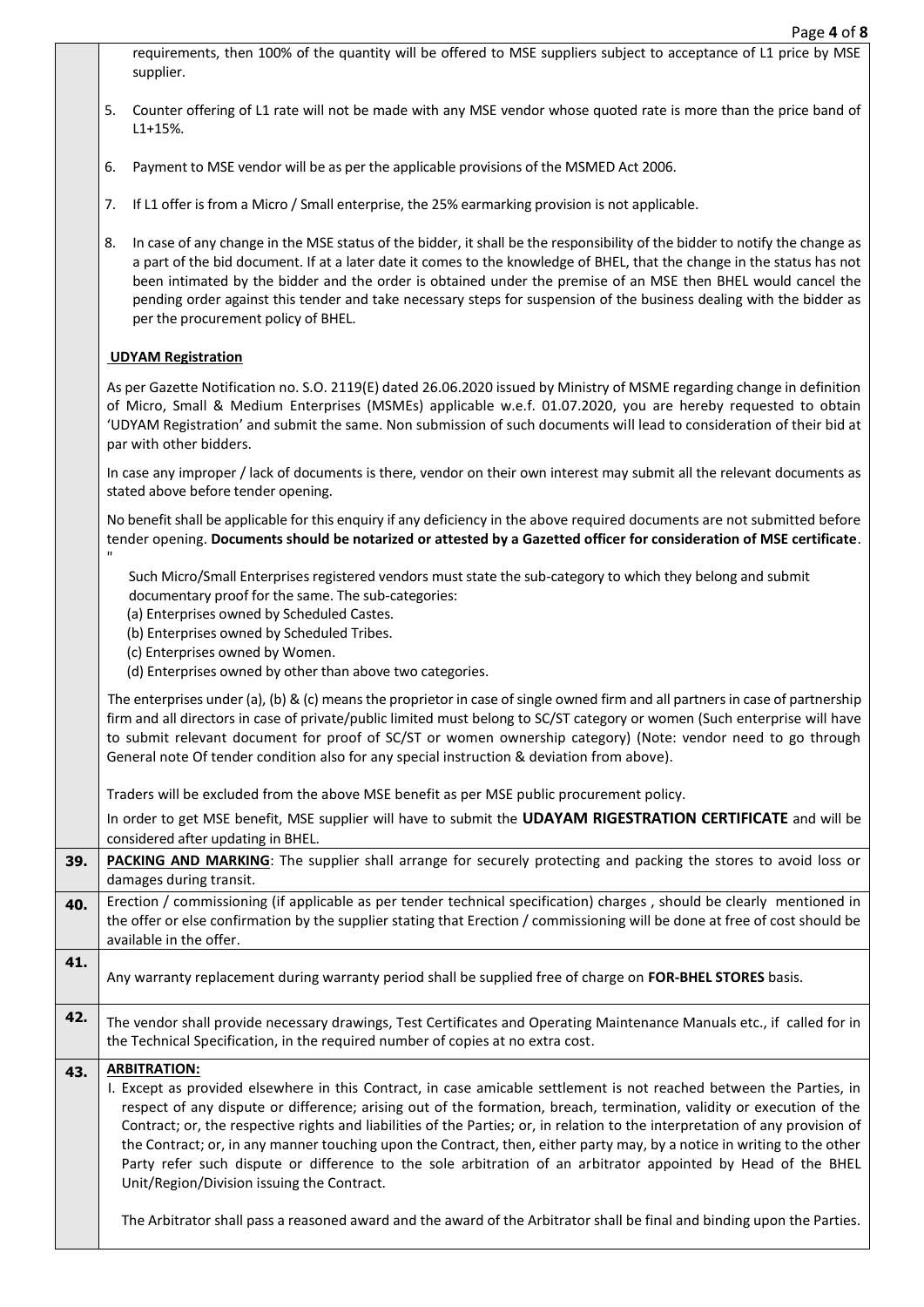|     | Subject as aforesaid, the provisions of Arbitration and Conciliation Act 1996 (India) or statutory modifications or re-<br>enactments thereof and the rules made thereunder and for the time being in force shall apply to the arbitration<br>proceedings under this clause. The seat of arbitration shall be Trichy (the place from which the Contract is issued). The<br>cost of arbitration shall be borne as per the award of the Arbitrator.                                                                                                                                                                                                                                                                                                                                                                                                                                                                                                                                                                                                                                                                                                                                                                                                                                                           |
|-----|-------------------------------------------------------------------------------------------------------------------------------------------------------------------------------------------------------------------------------------------------------------------------------------------------------------------------------------------------------------------------------------------------------------------------------------------------------------------------------------------------------------------------------------------------------------------------------------------------------------------------------------------------------------------------------------------------------------------------------------------------------------------------------------------------------------------------------------------------------------------------------------------------------------------------------------------------------------------------------------------------------------------------------------------------------------------------------------------------------------------------------------------------------------------------------------------------------------------------------------------------------------------------------------------------------------|
|     | Subject to the arbitration in terms of clause as above, the courts at Trichy shall have exclusive jurisdiction over any<br>matter arising out of or in connection with this Contract.                                                                                                                                                                                                                                                                                                                                                                                                                                                                                                                                                                                                                                                                                                                                                                                                                                                                                                                                                                                                                                                                                                                       |
|     | Notwithstanding the existence or any dispute or differences and/or reference for the arbitration, the Contractor shall<br>proceed with and continue without hindrance the performance of its obligations under this Contract with due diligence<br>and expedition in a professional manner except where the Contract has been terminated by either Party in terms of<br>this Contract.                                                                                                                                                                                                                                                                                                                                                                                                                                                                                                                                                                                                                                                                                                                                                                                                                                                                                                                      |
|     | II. In case of Contract with Public Sector Enterprise (PSE) or a Government Department, the following shall be applicable:<br>In the event of any dispute or difference relating to the interpretation and application of the provisions of the Contract,<br>such dispute or difference shall be referred by either Party for arbitration to the sole arbitrator in the Department of<br>Public Enterprises to be nominated by the Secretary to the Government of India in-charge of the Department of Public<br>Enterprises. The Arbitration and Conciliation Act, 1996 shall not be applicable to arbitration under this clause. The<br>award of the arbitrator shall be binding upon the Parties to the dispute, provided, however, any Party aggrieved by<br>such award may make further reference for setting aside or revision of the award to Law Secretary, Department of<br>Legal Affairs, Ministry of Law and Justice, Government of India. Upon such reference the dispute shall be decided by<br>the Law Secretary or the Special Secretary or Additional Secretary when so authorized by the Law Secretary, whose<br>decision shall bind the Parties hereto finally and conclusively. The Parties to the dispute will share equally the cost of<br>arbitration as intimated by the Arbitrator. |
| 44. | <b>FRAUD PREVENTION POLICY:</b>                                                                                                                                                                                                                                                                                                                                                                                                                                                                                                                                                                                                                                                                                                                                                                                                                                                                                                                                                                                                                                                                                                                                                                                                                                                                             |
|     | The bidder along with its associate/collaborators/sub-contractors/sub-vendors/consultants/service providers shall<br>strictly adhere to BHEL fraud prevention policy displayed on BHEL website http://www.bhel.com and shall immediately<br>bring to the notice of BHEL management about any fraud or suspected fraud as soon as it comes to their notice                                                                                                                                                                                                                                                                                                                                                                                                                                                                                                                                                                                                                                                                                                                                                                                                                                                                                                                                                   |
| 45. | IN THE EVENT OF FORCE MAJEURE:                                                                                                                                                                                                                                                                                                                                                                                                                                                                                                                                                                                                                                                                                                                                                                                                                                                                                                                                                                                                                                                                                                                                                                                                                                                                              |
|     | i)<br>Notwithstanding the provisions contained in other clauses, the supplier shall not be liable for imposition of any<br>such sanction so long the delay and/or failure of the supplier in fulfilling its obligations under the contract is the<br>result of an event of Force Majeure. For purposes of this clause, Force Majeure means an event beyond the control<br>of the supplier and not involving the supplier's fault or negligence and which is not foreseeable and not brought<br>about at the instance of the party claiming to be affected by such event and which has caused the non -<br>performance or delay in performance. Such events may include, but are not restricted to, wars or revolutions,<br>hostility, acts of public enemy, civil commotion, sabotage, fires, floods, explosions, epidemics, quarantine<br>restrictions, strikes excluding by its employees, lockouts excluding by its management, freight embargoes and Acts<br>of GOD.                                                                                                                                                                                                                                                                                                                                    |
|     | If a Force Majeure situation arises, the supplier shall promptly notify the Purchaser/Consignee in writing of such<br>ii)<br>conditions and the cause thereof within twenty-one days of occurrence of such event. Unless otherwise directed<br>by the Purchaser/Consignee in writing, the supplier shall continue to perform its obligations under the contract as<br>far as reasonably practical, and shall seek all reasonable alternative means for performance not prevented by the<br>Force Majeure event.                                                                                                                                                                                                                                                                                                                                                                                                                                                                                                                                                                                                                                                                                                                                                                                             |
|     | If the performance in whole or in part or any obligation under this contract is prevented or delayed by any reason<br>iii)<br>of Force Majeure for a period exceeding sixty days, either party may at its option terminate the contract without<br>any financial repercussion on either side.                                                                                                                                                                                                                                                                                                                                                                                                                                                                                                                                                                                                                                                                                                                                                                                                                                                                                                                                                                                                               |
|     | In case due to a Force Majeure event the Purchaser/Consignee is unable to fulfil its contractual commitment and<br>iv)<br>responsibility, the Purchaser/Consignee will notify the supplier accordingly and subsequent actions taken on<br>similar lines described in above sub-paragraphs.                                                                                                                                                                                                                                                                                                                                                                                                                                                                                                                                                                                                                                                                                                                                                                                                                                                                                                                                                                                                                  |
| 46. | In order to protect the commercial interests of BHEL, it becomes necessary to take action against suppliers / contractors<br>by way of suspension of business dealings, who either fail to perform or are in default without any reasonable cause, loss<br>of business / money / reputation, indulged in malpractices, cheating, bribery, fraud or any other misconducts or<br>formation of cartel so as to influence the bidding process or influence the price etc. Guide- lines for Suspension of<br>Business Dealings with Suppliers / Contractors shall prevail over which is available at BHEL website http://www.bhel.com.                                                                                                                                                                                                                                                                                                                                                                                                                                                                                                                                                                                                                                                                           |
| 47. | The offers of the bidders who are under suspension as also the offers of the bidders, who engage the services of the<br>banned firms, shall be rejected. The list of banned firms is available on BHEL web site www.bhel.com.                                                                                                                                                                                                                                                                                                                                                                                                                                                                                                                                                                                                                                                                                                                                                                                                                                                                                                                                                                                                                                                                               |
| 48. | The quality of the supplies should strictly conform to Technical specifications applicable for the item. The offer should<br>specifically confirm this.                                                                                                                                                                                                                                                                                                                                                                                                                                                                                                                                                                                                                                                                                                                                                                                                                                                                                                                                                                                                                                                                                                                                                     |
| 49. | Bidders have to confirm that, whether they have been black-listed / kept on hold / given Business holiday for a specified<br>period by any Public Sector Undertaking or Government Departments/any other units of BHEL. The reasons for such<br>action with details and the current status of such hold shall be clearly furnished to BHEL. If no such details are mentioned                                                                                                                                                                                                                                                                                                                                                                                                                                                                                                                                                                                                                                                                                                                                                                                                                                                                                                                                |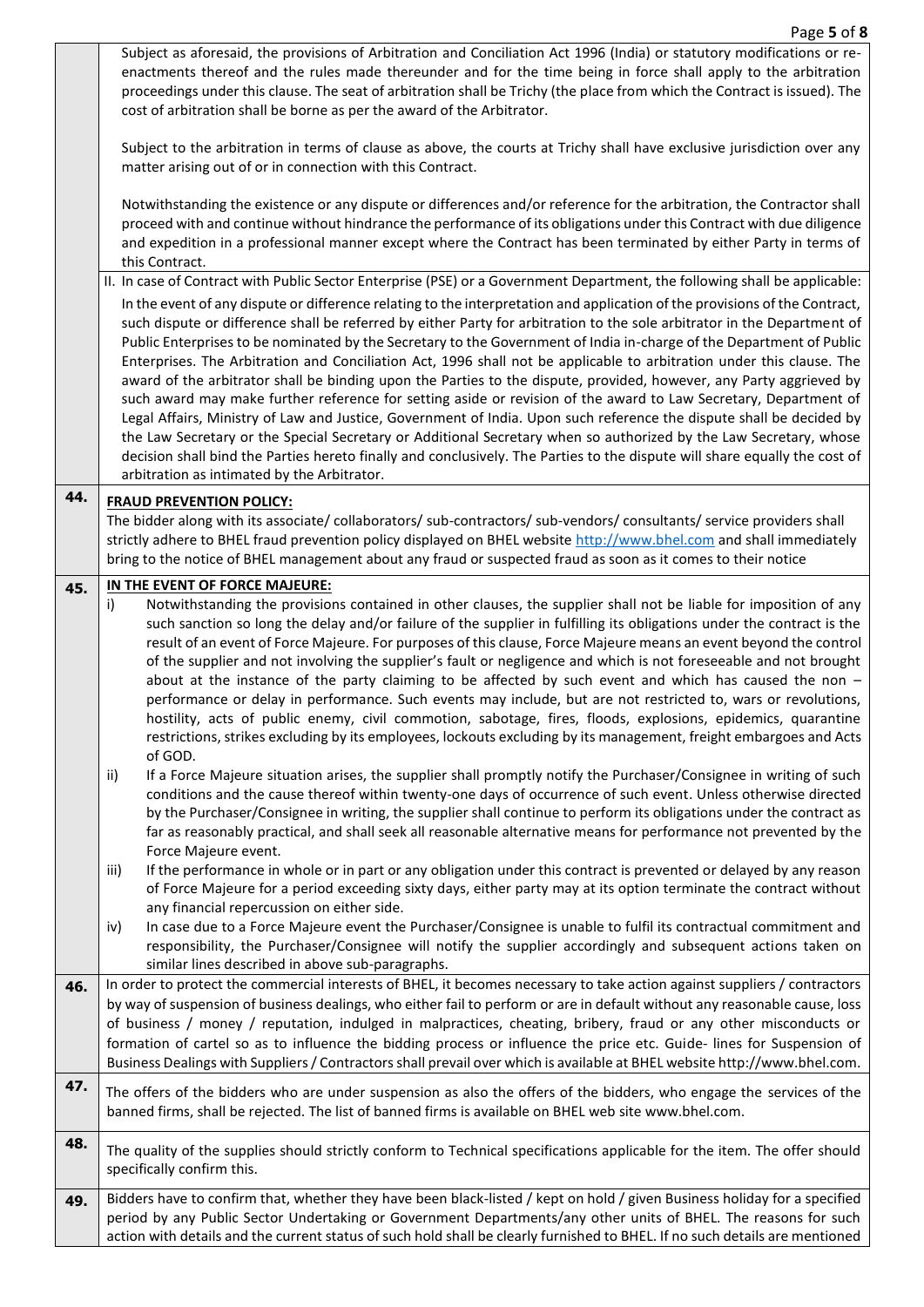Page **6** of **8**

|     | in the offer, it will be construed that the bidder is not under any such hold. However, at a later date if it comes to the<br>notice of BHEL about any such hold under enforcement, BHEL reserves the right to reject the offer at any point of time<br>and also under any stage of the finalization of the tender. Such bidders will not be permitted to participate in the further<br>tender proceedings and will be communicated suitably.                                                                                                                                                                                                                                                                                                                                                                                               |
|-----|---------------------------------------------------------------------------------------------------------------------------------------------------------------------------------------------------------------------------------------------------------------------------------------------------------------------------------------------------------------------------------------------------------------------------------------------------------------------------------------------------------------------------------------------------------------------------------------------------------------------------------------------------------------------------------------------------------------------------------------------------------------------------------------------------------------------------------------------|
| 50. | There is no minimum ordering quantity (MOQ) for placement of purchase order.                                                                                                                                                                                                                                                                                                                                                                                                                                                                                                                                                                                                                                                                                                                                                                |
| 51. | BHEL shall be at liberty to cancel the requirement as per tender partially or fully at any stage, without giving any reasons<br>partially or fully.                                                                                                                                                                                                                                                                                                                                                                                                                                                                                                                                                                                                                                                                                         |
| 52. | Consignment should be forwarded only to the PO consignee address and not to be forwarded to purchase department.                                                                                                                                                                                                                                                                                                                                                                                                                                                                                                                                                                                                                                                                                                                            |
| 53. | Vendor may View Bill Status in https://trichy.bhel.com/mm/index.jsp with their login id (Vendor Code) and Password.                                                                                                                                                                                                                                                                                                                                                                                                                                                                                                                                                                                                                                                                                                                         |
| 54. | For New vendors: In case of ordering bills against the PO shall be processed only on receipt of the following in original:                                                                                                                                                                                                                                                                                                                                                                                                                                                                                                                                                                                                                                                                                                                  |
|     | Hard copy of EFT Format (will be provided at the time of PO) duly filled-in in a Single Page with all the<br>a)<br>certification formalities by supplier & supplier's bankers<br>One Cancelled cheque of supplier account (from the concerned bank).<br>b)                                                                                                                                                                                                                                                                                                                                                                                                                                                                                                                                                                                  |
| 55. | Unloading at BHEL Unit / Site has to be done by the SUPPLIERS only. BHEL will not be in a position to provide any handling<br>/ unloading facilities.                                                                                                                                                                                                                                                                                                                                                                                                                                                                                                                                                                                                                                                                                       |
| 56. | Authorization for participation in EPS portal through DSC: E-Tender.<br><b>Participation requirements:</b>                                                                                                                                                                                                                                                                                                                                                                                                                                                                                                                                                                                                                                                                                                                                  |
|     | Either Principal or authorized agent shall register their Digital Signature Certificate (DSC) (Class 3- SHA2- 2048 BIT-<br>SIGNING & ENCRYPTION). Suppliers are advised to go through the FAQ available in the web portal<br>(https://eprocurebhel.co.in). DSC shall be registered for the authorized person and all transaction done using that DSC<br>against our tenders shall be taken as valid communication and shall be binding on principal/agent and is valid legally.                                                                                                                                                                                                                                                                                                                                                             |
| 57. | Since GST is implemented, the taxes & duties will prevail as per the government notification/ guidelines. Our GST<br>registration number.33AAACB4146P2ZL. Suppliers may quote their GST number with valid proof in the quotation. Also<br>before quoting of tender it is suggested to consider all the factors in line with GST guidelines for input tax credit to arrive<br>ranking of quoted suppliers.                                                                                                                                                                                                                                                                                                                                                                                                                                   |
| 58. | <b>GOODS &amp; SERVICE TAX (GST) REGISTRATION &amp; COMPLIANCE</b>                                                                                                                                                                                                                                                                                                                                                                                                                                                                                                                                                                                                                                                                                                                                                                          |
|     | a) Response to Tenders for Indigenous supplier will be entertained only if the vendor has a valid GST registration Number<br>(GSTIN) which should be clearly mentioned in the offer. If the dealer is exempted from GST registration, a declaration<br>with due supporting documents need to be furnished for considering the offer. Dealers under composition scheme<br>should declare that he is a composition dealer supported by the screen shot taken from GSTN portal. The unregistered<br>dealer as well as the composition dealer has to submit an undertaking stating that they will not claim GST during the<br>execution of the contract even if their status under GST changes to regular tax payer. The dealer has to submit necessary<br>documents if there is any change in status under GST.                                |
|     | b) Supplier shall mention their GSTIN in all their invoices (incl. credit Notes, Debit Notes) and invoices shall be in the<br>format as specified/prescribed under GST laws. Invoices shall necessarily contain Invoice number (in case of multiple<br>numbering system is being followed for billing like SAP invoice no, commercial invoice no etc., then the Invoice No. which<br>is linked/uploaded in GSTN network shall be clearly indicated), Billed to party (with GSTIN) & Shipped to party details,<br>item description as per PO, Quantity, Rate, Value, applicable taxes with nomenclature (like IGST, SGST, CGST & UTGST)<br>separately, HSN/SAC Code, Place of Supply etc. Wherever E-Invoice is applicable, the tax invoice/CN / DN submitted<br>by the vendor must contain the QR code generated in E-Invoice Portal & IRN. |
|     | c) All invoices shall bear the HSN Code for each item separately (Harmonized System of Nomenclature)/ SAC code<br>(Services Accounting Code)                                                                                                                                                                                                                                                                                                                                                                                                                                                                                                                                                                                                                                                                                                |
|     | d) Invoices will be processed only upon completion of statutory requirement and further subject to following:                                                                                                                                                                                                                                                                                                                                                                                                                                                                                                                                                                                                                                                                                                                               |
|     | i. Vendor declaring such invoice in their GSTR-1 Return/ IFF<br>ii. Receipt of Goods or Services and Tax invoice by BHEL                                                                                                                                                                                                                                                                                                                                                                                                                                                                                                                                                                                                                                                                                                                    |
|     | e) As the continuous uploading of tax invoices in GSTN portal (in GSTR-1/IFF) is available for all (i.e. both Small & Large)<br>tax payers, all invoices raised on BHEL may be uploaded immediately in GST portal on dispatch of material /rendering of<br>services. The supplier shall ensure availability of Invoice in GSTN portal before submission of invoice to BHEL. Invoices<br>will be admitted by BHEL only if the invoices are available in GSTN portal (in BHEL's GSTR-2A/ GSTR-2B).                                                                                                                                                                                                                                                                                                                                            |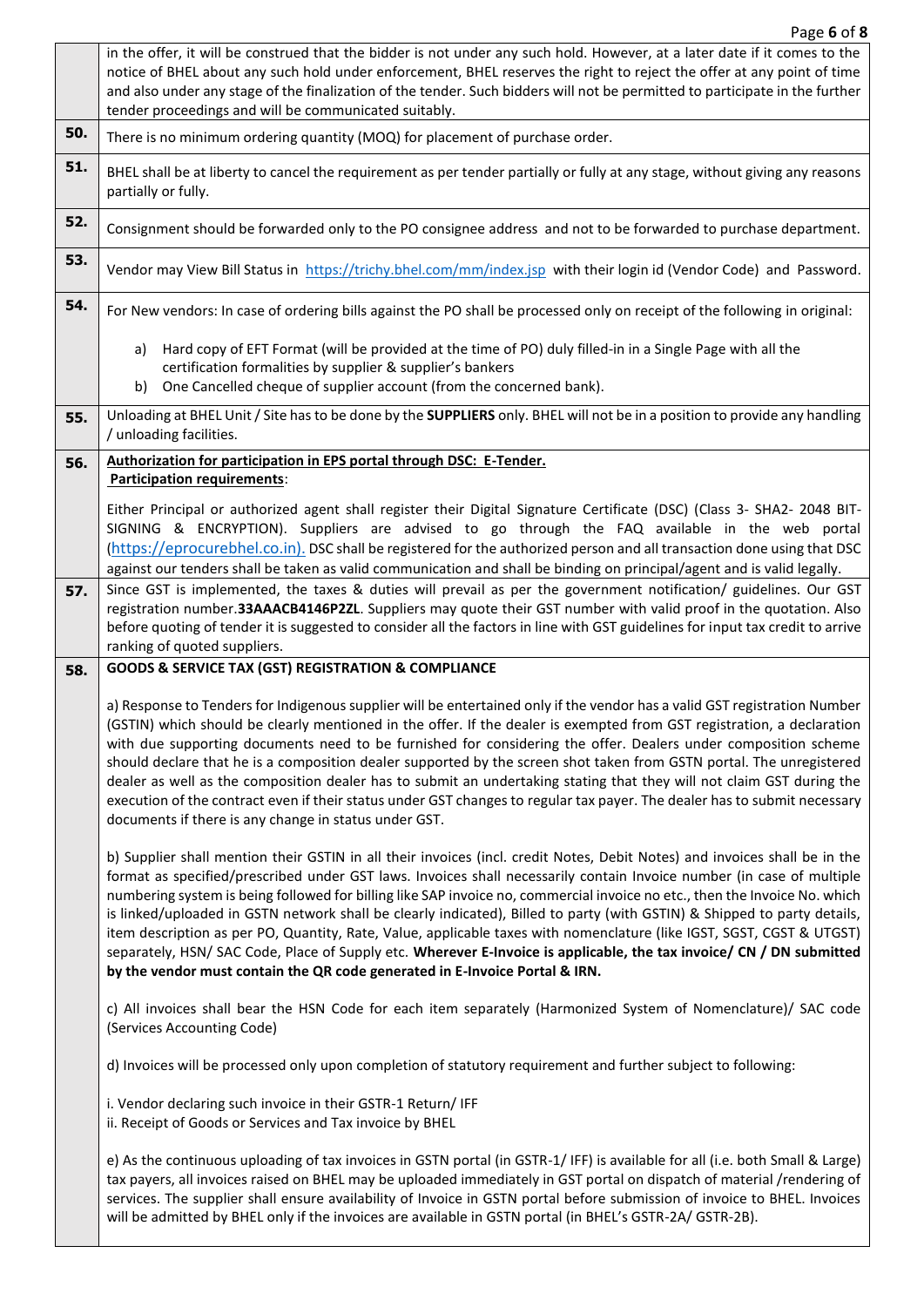|     | f) In case of discrepancy in the data uploaded by the supplier in the GSTN portal or in case of any shortages or rejection<br>in the supply, then BHEL will not be able to avail the tax credit and will notify the supplier of the same. Supplier has to<br>rectify the data discrepancy in the GSTN portal or issue credit note or debit note (details also to be uploaded in GSTN<br>portal) for the shortages or rejections in the supplies or additional claims, within the calendar month informed by BHEL. |
|-----|-------------------------------------------------------------------------------------------------------------------------------------------------------------------------------------------------------------------------------------------------------------------------------------------------------------------------------------------------------------------------------------------------------------------------------------------------------------------------------------------------------------------|
|     | g) In cases where invoice details have been uploaded by the vendor but failed to remit the GST amount to GST<br>Department (Form PMT-08 or Form GST RET-01 to be submitted) within stipulated time, then GST paid on the invoices<br>pertaining to the month for which GST return not filed by the vendor will be recovered from the vendor along with the<br>applicable interest (currently 24% p.a) and all subsequent bills of the vendor will not be processed till filing of the GST<br>return by the vendor |
|     | h) In case GST credit is denied to BHEL due to non-receipt or delayed receipt of goods and/ or tax invoice or expiry of<br>timeline prescribed in GST law for availing such ITC, or any other reasons not attributable to BHEL, GST amount claimed<br>in the invoice shall be disallowed to the vendor.                                                                                                                                                                                                           |
|     | i) Where any GST liability arising on BHEL under Reverse Charge (RCM), the vendor has to submit the invoices to BHEL<br>well within the timeline prescribed in GST Law, to enable BHEL to discharge the GST liability. If there is a delay in<br>submission of invoice by the vendor resulting in delayed payment of GST by BHEL along with Interest, then such Interest<br>payable or paid shall be recovered from the vendor.                                                                                   |
|     | j) Under GST regime, BHEL has to discharge GST liability on LD recovered from suppliers/contracts. Hence applicable GST<br>shall also be recoverable from suppliers/contractors on LD amount. For this Tax Invoice will be issued by BHEL indicating<br>the respective supply invoice number.                                                                                                                                                                                                                     |
|     | k) GST TDS will be deducted as per Section 51 of CGST Act 2017 and in line with Notification 50/2018 -<br>Central Tax dated 13.09.2018. GST TDS certificate will be generated in GSTN portal subsequent to vendor accepting the<br>TDS deduction in the GSTN portal & the vendor can directly download the Certificate from the GSTN Portal.                                                                                                                                                                      |
| 59. | Wherever Service is associated in the tender scope (For cases Service PO is released - Supplier has to pay GST for all<br>charges including transportation, boarding etc).                                                                                                                                                                                                                                                                                                                                        |
| 60. | BHEL reserve the right for asking sample / drawing approval / Pre-Dispatch Inspection before bulk supply of the materials<br>(If required).                                                                                                                                                                                                                                                                                                                                                                       |
| 61. | GST CREDIT: Suppliers are advised to get registered to GSTN portal. Tenderer under "GST credit" shall be preferred.                                                                                                                                                                                                                                                                                                                                                                                               |
| 62. | Pay procedure will be initiated after acceptance of material & final submission of Bill in line with PO instructions<br>&conditions, GST regulations. Also Pay procedure will be initiated only if the GST return is filed against submitted invoice<br>to BHEL.                                                                                                                                                                                                                                                  |
| 63. | Patent Right: The supplier shall, at all times, indemnify and keep indemnified the purchaser, free of cost, against all                                                                                                                                                                                                                                                                                                                                                                                           |
|     | claims which may arise in respect of goods & services to be provided by the supplier under the contract for infringement                                                                                                                                                                                                                                                                                                                                                                                          |
|     | of any intellectual property rights or any other right protected by patent, registration of designs or trademarks. In the                                                                                                                                                                                                                                                                                                                                                                                         |
|     | event of any such claim in respect of alleged breach of patent, registered designs, trademarks etc. being made against                                                                                                                                                                                                                                                                                                                                                                                            |
|     | the purchaser, the purchaser shall notify the supplier of the same and the supplier shall, at his own expenses take care                                                                                                                                                                                                                                                                                                                                                                                          |
|     | of the same for settlement without any liability to the purchaser.                                                                                                                                                                                                                                                                                                                                                                                                                                                |
| 64. | <b>BILL PROCESSING METHOD</b><br>"Supplier has to ensure the full quantity of material delivery within given PO delivery date to process the bill for                                                                                                                                                                                                                                                                                                                                                             |
|     | payment. In case supplier fails to deliver full quantity within delivery date, bills received after PO delivery date will be                                                                                                                                                                                                                                                                                                                                                                                      |
|     | processed after final despatch of the total pending supply. Further, bills will be clubbed and forwarded for payment                                                                                                                                                                                                                                                                                                                                                                                              |
|     | processing as a single bunch".                                                                                                                                                                                                                                                                                                                                                                                                                                                                                    |
| 65. | The suppliers are severely cautioned to note that the price bid document accepts the price in figures only. It does not                                                                                                                                                                                                                                                                                                                                                                                           |
|     |                                                                                                                                                                                                                                                                                                                                                                                                                                                                                                                   |
|     | allow the supplier to write the value by words. Therefore, all care shall be exercised by the supplier while filling in the                                                                                                                                                                                                                                                                                                                                                                                       |
|     | figures. Once the price bid is opened no option is available for the supplier to retract the offer under any grounds. If a                                                                                                                                                                                                                                                                                                                                                                                        |
|     | supplier, for any reason whatsoever approaches BHEL with a request for change in the price, it would be treated as                                                                                                                                                                                                                                                                                                                                                                                                |
|     | going back on the offer submitted. In such cases, action would be initiated by BHEL for suspending further business                                                                                                                                                                                                                                                                                                                                                                                               |
|     | dealings with such suppliers as per policy of BHEL which prevails at that point of time.                                                                                                                                                                                                                                                                                                                                                                                                                          |
|     | The language in the tender documents downloaded by the Bidders shall at no point of time be changed, altered or                                                                                                                                                                                                                                                                                                                                                                                                   |
|     | modified in any manner by the Tenderer. If such changes are made by any tenderer, it shall be considered as tampering                                                                                                                                                                                                                                                                                                                                                                                             |
|     | with BHEL's terms and the offer shall be summarily rejected, whenever it is noticed by BHEL. Such Bidders would be                                                                                                                                                                                                                                                                                                                                                                                                |
|     | disqualified from the Bidding Process and their offers would be forfeited / Bank Guarantees invoked. They would also<br>not be allowed to participate in future tenders of BHEL.                                                                                                                                                                                                                                                                                                                                  |